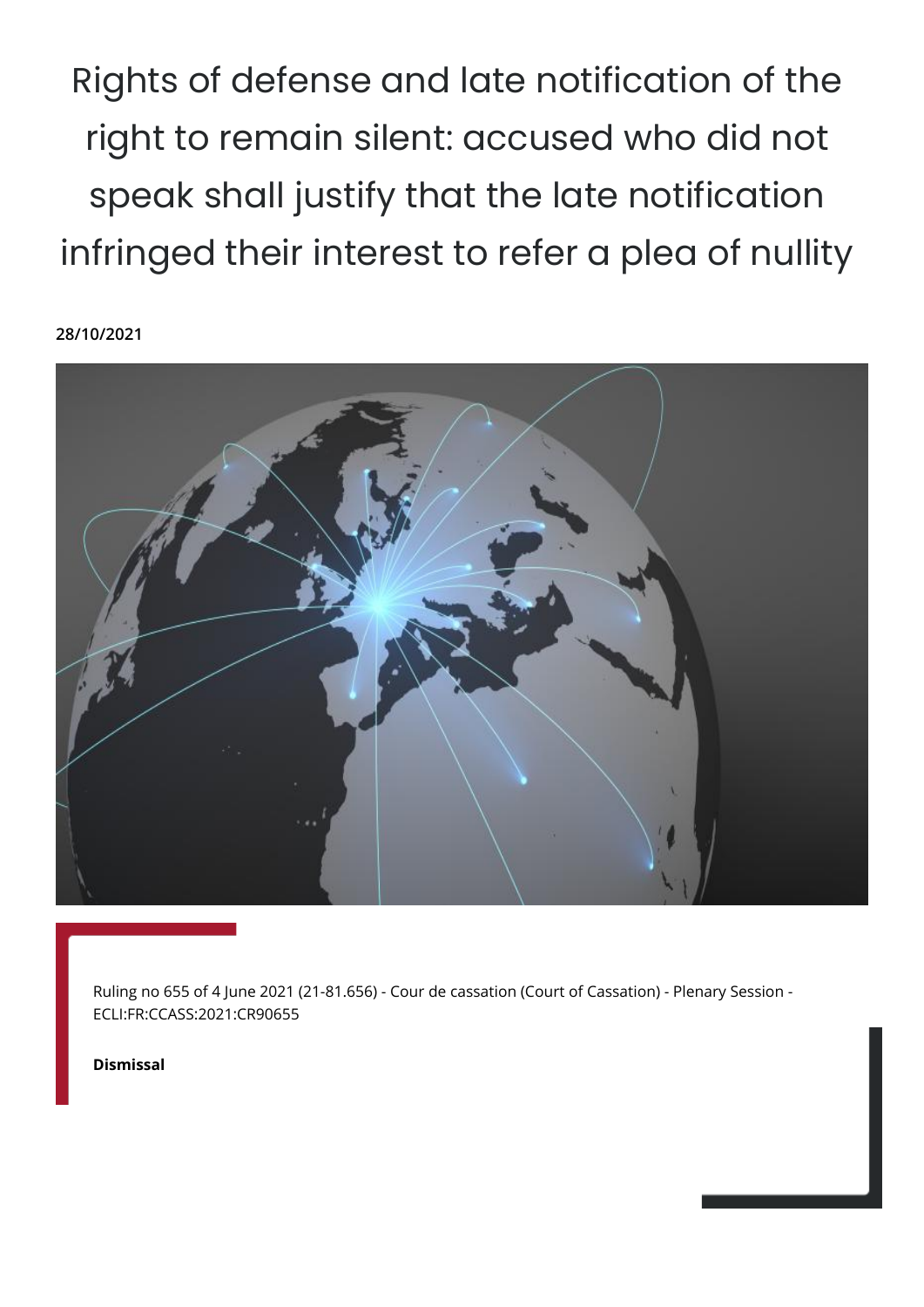*Appellant(s): Mr C... Z...*

# Facts and procedure

1. It follows from the ruling under appeal and the elements of the procedure that:

2. An investigation was opened concerning the circumstances under which the intermediaries, of whom Mr [D] [AB], Mr [F] [J] and Mr [H], known as "Network K", intervened in and were paid for sales activities undertaken with a view to concluding arms contracts between France and the Saudi Arabian authorities on one hand, and Pakistan, on the other.

3. By order dated 12 June 2014, the investigating judges remanded Mr [CD] [P], Mr [F] [J], Mr [D] [AB], Mr [B] [Y], Mr [CF] [AE] and Mr [CE] [Q] to the Criminal Court, charged with misuse of company assets, prejudicial to Société française d'exportation de systèmes d'armement (Sofresa) and Direction des chantiers navals-International (Dcn-I), and aiding and abetting, and concealing these same serious offences. These private companies with public capital had received a delegation from the French State for managing certain aspects of the arms contracts concerned and had moreover designated and remunerated the chosen intermediaries with a view to making sales efforts to foreign States.

4. Prior to this decision, these same judges, by order dated 6 February 2014, declined jurisdiction to recognise the acts likely to be attributed to Mr [A] [X] and Mr [C] [Z], that the latter could have committed in carrying out their ministerial duties.

5. The Investigating Commission of the Court of Justice of the Republic received an application on 26 June 2014. By ruling of 30 September 2019, the commission ordered that Mr [X] be referred to this same Court for aiding and abetting the misuse of company assets of Sofresa and Dcn-I and concealment, and Mr [Z] for aiding and abetting the misuse of company assets, prejudicial to these same legal entities.

6. By ruling of 4 March 2021, the Court of Justice of the Republic acquitted Mr [X] and declared Mr [Z] guilty, and sentenced him to a two-year suspended prison sentence and a fine of 100,000 euros.

# Reviewing pleas

#### On the first plea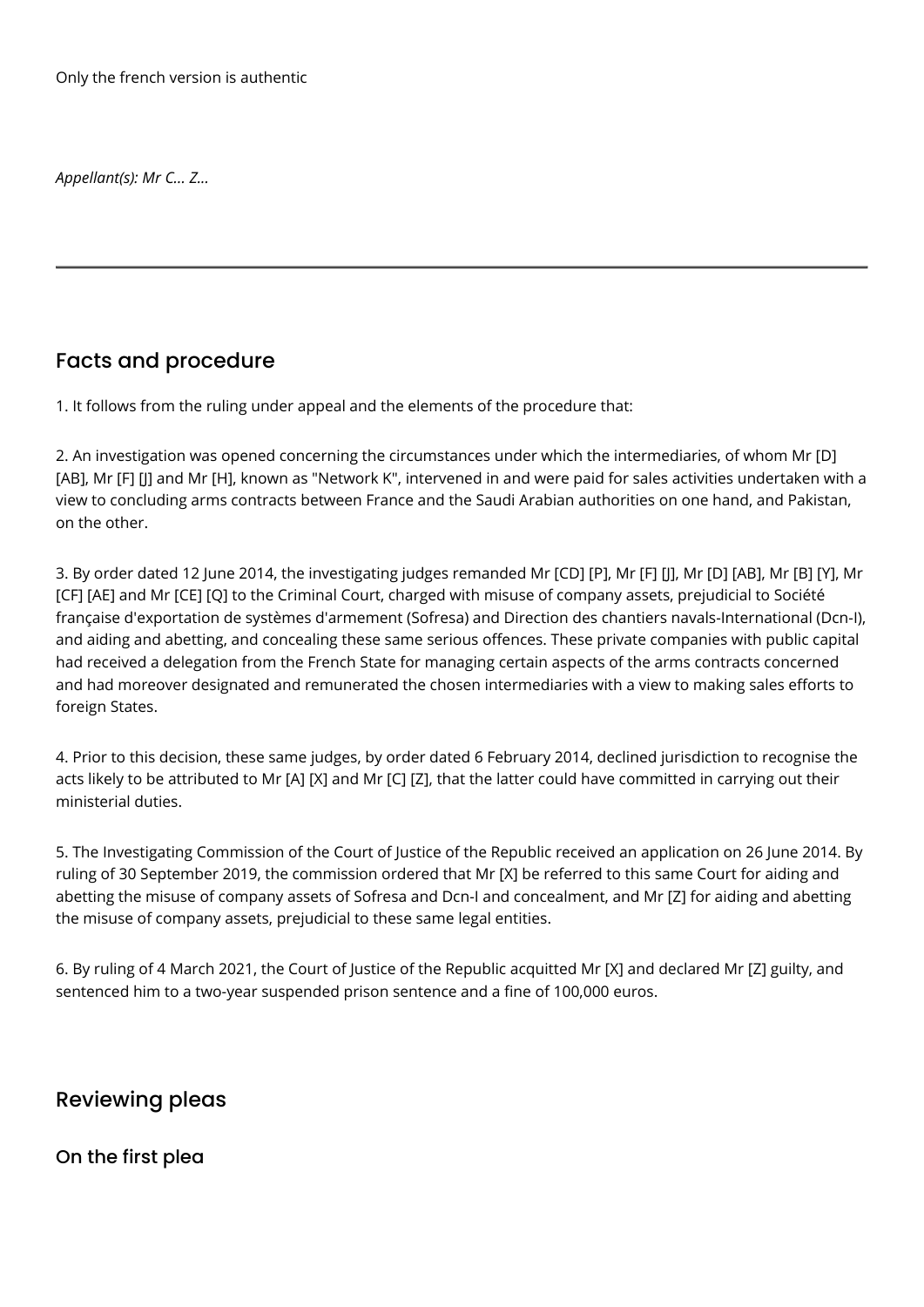#### Statement of plea

7. The plea objects to the ruling for informing Mr [Z] of his right to remain silent after the requests for additional information and the joining to the merits, whereas "pursuant to Article 406 of the Criminal Procedure Code, the president, after having noted his identity and acknowledging the action that was referred to the tribunal, informs the accused of his rights, during the deliberations, to make declarations, to respond to the questions that are asked of him, or to remain silent. Ignorance of the obligation to inform the accused of his right to remain silent by its nature adversely affects him. Protecting the rights of the defence sought in this ruling is only ensured if the accused is informed of this right at the start of the hearing prior to any deliberations, including on requests for additional information made in limine litis. It follows in the case of the statements in the ruling under appeal that Mr [Z], who appeared at the Court of Justice hearing on 19 January 2021, was only informed of the right to make declarations, to respond to the questions that are asked of him, or to remain silent after Mr [X]'s lawyers supported a request for additional information in limine litis, that the public prosecution presented its requisitions on this request and that the Court joined this incident to the merits after having withdrawn for deliberation. In so ruling, while the deliberations had begun as soon as this request was considered, the cour d'appel (Court of Appeal) infringed the sense and the scope of the above-mentioned ruling."

### Court's response

8. According to Article 406 of the Criminal Procedure Code, the president or one of the assessors designated by the president, after having noted his identity and acknowledging the action that was referred to the tribunal, shall inform the accused of their rights, during deliberations, to make declarations, to respond to the questions that are asked of them, or to remain silent.

9. These provisions are, according to Article 26 of Institutional Act No 93-1252 of 23 November 1993, applicable before the Court of Justice of the Republic.

10. Under the terms of Article 802 of the Criminal Procedure Code, in cases infringing procedures that are timebarred by law under penalty of nullity or non-compliance with essential procedural requirements, any jurisdiction, including the Cour de cassation (Court of Cassation), that receives a referral for a request for setting aside can only rule on nullity when this request has the effect of infringing on the interests of the party it concerns.

11. Such an infringement is by nature distinguished as regarding the accused, when they were not informed as required by the above-mentioned Article 406 (Crim., 8 July 2015, appeal no 14-85.699, Bull. Crim. 2015, no 178).

12. The situation is treated differently for an accused that receives this information after the opening deliberations concerning a request that is made, at the beginning of the hearing, by another party, and during which the accused has not spoken. In this case, completing this formality later can only result in nullity regarding the accused if they justify that it infringed on their interests.

13. The ruling mentions that the president read out the referral sent to the Court, noted the presence of Mr [X]'s lawyers, asked Mr [Z] if he had appointed a lawyer, and that Mr [Z] responded that he was self-represented.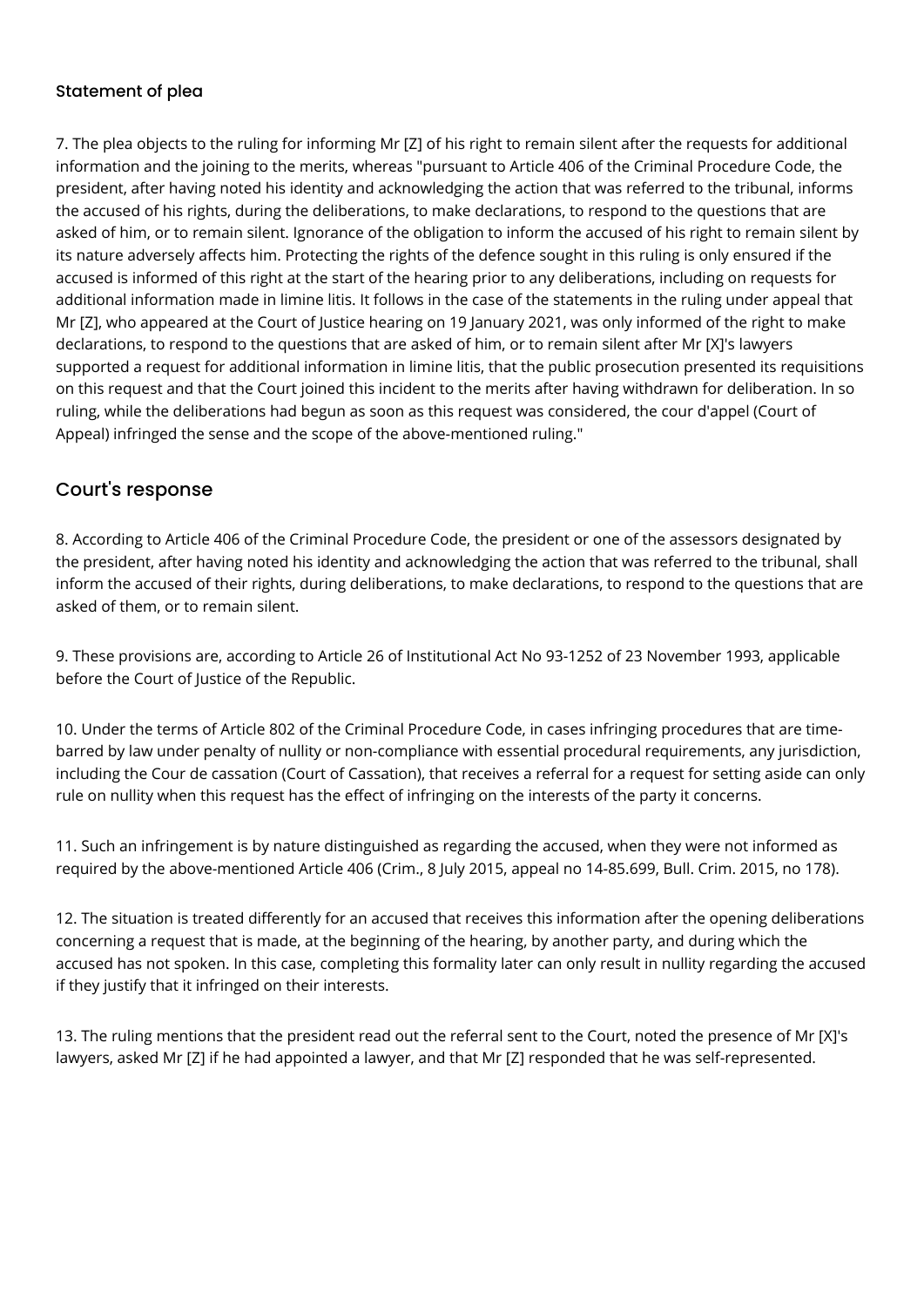14. It notes that the president gave the floor to Mr [X]'s lawyers concerning their request for additional information presented in limine litis, that the public prosecution presented its requisitions, that Mr [X]'s lawyers stated that they had no other observation to present and that after a recess in the hearing, the president informed the parties that the incident was joined to the merits of the case.

15. It adds that the president then notified the accused parties of their rights, during the deliberations, to make declarations, to respond to questions asked of them, or to remain silent.

16. Although this notification to Mr [Z] was wrongly made after the deliberations on the request for additional information, the ruling is not open to censure for the following reasons.

17. Firstly, the Court of Justice of the Republic did not receive any request from Mr [Z].

18. Secondly, the party concerned did not speak during the deliberations on additional information, and does not allege that he was not allowed to do so.

19. Lastly, Mr [Z], who was able to make any request for additional information at any time, including during the deliberations on the merits of the case, makes no objection to the conditions under which the request presented by Mr [X] were evoked or to the decision to join it to the merits of the case, and neither does he oppose the motives by which the request was denied.

20. Under these conditions, Mr [Z] does not have grounds to claim that the late notification that he was given, during deliberations, that he had the right to make declarations, to respond to questions asked of him or to remain silent, necessarily causes him harm and does not establish how it would have been prejudicial to his interests.

21. The plea must therefore be dismissed.

# On the second plea

#### Statement of plea

22. The plea objects to the ruling for overriding the hearing of absent witnesses without having asked Mr [Z] for his observations on this point, and without giving a reason for doing so, whereas "any accused person has the right to examine, or have examined, the witnesses against him and to obtain the attendance and examination of witnesses on his behalf under the same conditions as witnesses against him. The trial as a whole must respect the rights of the defence, the adversarial principle, and the principle of equality of arms. By deciding to overrule the examination of the four absent witnesses after having received the observations of the public prosecution and Mr [X]'s lawyer, without having even requested the observations of Mr [Z] on this point, and without having given the reason for its decision in light of the circumstances of the case, the Court of Justice infringed on the right to a fair trial as is guaranteed by Articles 6, §1 and 6, §3, d, of the European Convention on Human Rights, Articles 591 and 593 of the Criminal Procedure Code, along with the principle of equality of arms and the adversarial principle."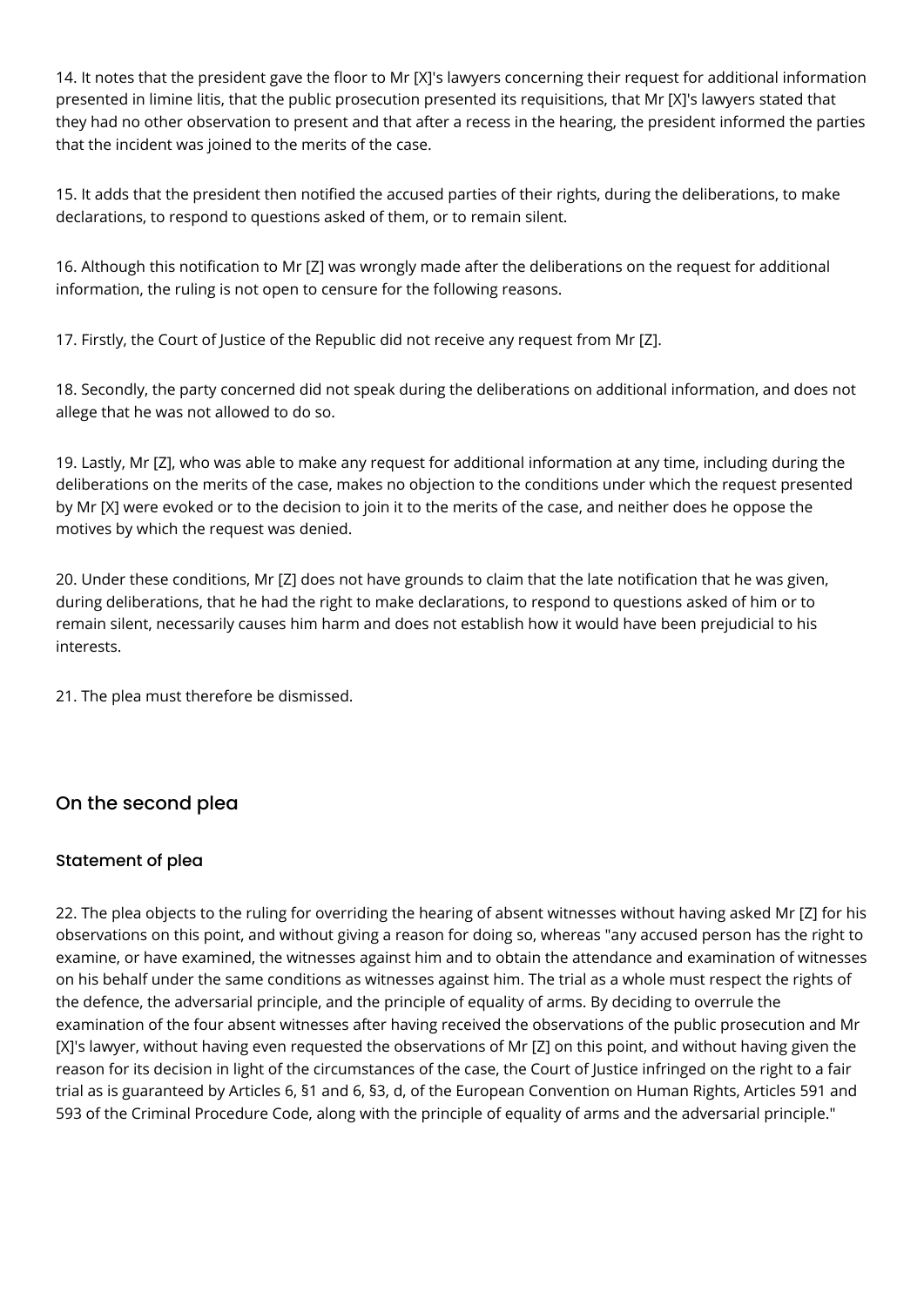### Court's response

23. According to Article 6, §3, d, of the Convention on the Protection of Human Rights and Fundamental Freedoms, everyone charged with a criminal offence has the right to examine or have examined witnesses against him and to obtain the attendance and examination of witnesses on his behalf under the same conditions as witnesses against him.

24. According to established case law (Crim., 27 June 2001, appeal no 00-87.414, Bull. crim., 2001, no 164; Crim., 4 March 2014, appeal no 13-81.916, Bull. crim., 2014, no 63), the trial courts cannot, without incurring censure, abstain from ordering hearing witnesses requested by the defence without stating the reasons for their decision, if they receive referrals due to conclusions that are duly submitted, demonstrating the usefulness of their testimony.

25. In order to not hear four of the eight witnesses cited by the public prosecution only, the ruling mentions that the president called witnesses, noted that four of them were present and acknowledged the excuses provided by those that were absent, that the public prosecution's representative had, soon after, indicated that he renounced hearing the absent witnesses and that the lawyers for Mr [X] stated that they had no observation to provide.

26. The ruling specifies, after the interrogation of the accused on the merits, that the witnesses present were heard and that the president then had the statements read for three of the four absent witnesses, gathered during the investigation.

27. Given these statements, Mr [Z] cannot claim the alleged insufficient motives by which the Court of Justice of the Republic decided to not hear the absent witnesses, nor that his observations were not requested on this point.

28. On the one hand, these witnesses were cited by the public prosecution, who then renounced hearing them, and Mr [Z] did not himself refer a request for a witness to appear or to be heard to the jurisdiction, whether for the opening of deliberations or during the hearing. On the other hand, he did not demonstrate how the decision to not summon the witnesses cited by the public prosecution would be prejudicial to his interests. Lastly, he does not allege that he was prevented from expressing himself.

29. Consequently, the plea is unfounded.

# On the third plea

#### Statement of plea

30. The plea objects to the ruling for considering that the acts of aiding and abetting the misuse of company assets allegedly committed from 1993 to 1995 are not time-barred, whereas:

"1°/ The statute of limitations for prosecution for a serious offence of the misuse of company assets starts from the date of presentation of the financial statements in which the disputed expenses were charged to the company. It is only in cases of concealment that this starting point may be moved to the day where the acts appeared and were noted under conditions allowing for the prosecution to be carried out. In this case, it follows from the statements of the ruling under appeal that the payment of commissions attached to the disputed contracts by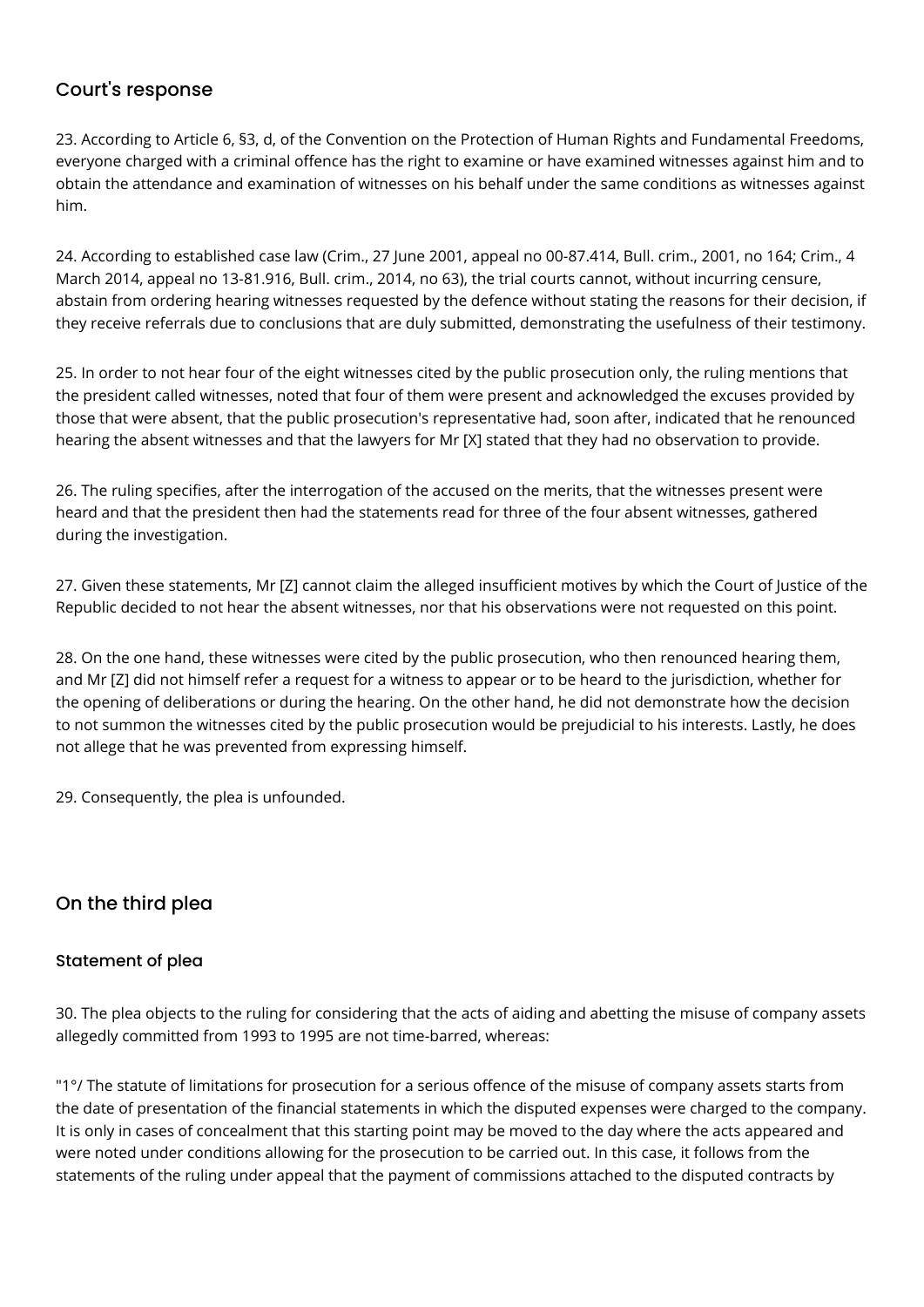Sofresa and Dcn-I were indeed recorded in the account statements for 1995 and 1996 under the heading "technical fees" and "advances on commissions". Nevertheless, by moving the starting point of the prosecution, when the amount of disputed commissions paid is recorded in the account statements of the financial years concerned was necessarily lacking in any concealment, regardless of the methods by which they were paid, the Court of Justice did not draw the required legal conclusions that would infer its own statements, in breach of Articles 8 of the Criminal Procedure Code in its applicable formulation at the time of the acts, 9-1, 593 of the Criminal Procedure Code, and L. 242-6 paragraph 1, 3° of the Commercial Code in its then-applicable version;

2°/ In cases of concealment, the starting point of the statute of limitations of a prosecution must be set for the day where the serious offence appeared and was able to be noted under conditions allowing for the prosecution to be carried out. Notwithstanding the very numerous reports in the press that appeared from July 1996 making reference to irregularities concerning arms contracts signed on the one hand with Pakistan, and on the other hand, with Saudi Arabia, and explicitly stating the implementation of a possible system of back-channelling of commissions benefiting Mr [X], in order to set aside any statute of limitations, the Court of Justice affirms that the "starting point for the statute of limitations cannot depend on publication of articles in the press without sufficient detail, often written in the conditional tense, and limited to stating a suspicion or offering a hypothesis". By so determining when Mr [X] produced no less than twelve press articles that were particularly detailed on the supposed financing of his campaign through back-channelling of commissions from arms contracts, published from 1998 to 2001, and invoked, in his conclusions, the two episodes of "Le Vrai Journal", broadcast on Canal+ on 6 and 20 September 1998, covering these same elements, clearly demonstrating the serious offence under conditions allowing the prosecution to be carried out, the Court of Justice did not legally justify its decision, in breach of Articles 8 of the Criminal Procedure Code in its applicable formulation at the time of the acts, 9-1, 593 of the Criminal Procedure Code, and L. 242-6, paragraph 1, 3° of the Commercial Code in its then-applicable version;

3°/ In cases of concealment, the starting point of the statute of limitations for the prosecution must be set on the day when the serious offence appeared and was able to be noted under the conditions allowing for the prosecution to be carried out. Notwithstanding the proven knowledge of the acts cited by these counts by the investigating courts and the public prosecution the so-called "Fondo" affair starting in 1998 and 1999, the Court of Justice limits itself to the peremptory assertion that "the Fondo affair invoked by Mr [X] is totally unrelated to the facts of the case". It follows however from the referral ruling from the investigating commission of the Court of Justice of the Republic (CJR D 4059 p. 224), that the legal investigation opened in 1997 in the Fondo case, concerning a loan agreement of 5 million francs backed by a cash deposit of the same amount having benefited the Parti républicain in June 1996, requested the origin of the funds and possible links between these elements and the arms contracts in these counts, as is specifically pointed out in the above-mentioned ruling of 30 September 2019 by affirming that "this line of reasoning had already appeared in the Fondo case". Moreover, it follows that the elements extracted from the Fondo trial and attached to this procedure, that Mr [CG] [BA], a reporter, had been examined by the investigating courts on 28 October 1998 following the broadcast of his reports of 6 and 20 September 1998 on Canal+ in the "Le Vrai Journal" programme, on the possible source of these 5 million francs in cash, with regard to the two declarations received "by intermediaries having a role to play, concerning the back-channelling of commissions that would have been paid at the time of the arms contract concluded between France and Saudi Arabia under the name of Sawari II" (CJR D506/3). Lastly, it follows from the elements produced by Mr [X] to support his conclusions that in this Fondo case, after having learned of the acts reported by the reporter from Canal+, the Public Prosecutor asked the investigating judges, in an additional indictment dated 6 August 1999, to "continue to investigate the acts for which they received a referral (...) including in order to find the origin of the 5 million francs in cash deposited through the FSCE to American Express Bank in Luxembourg (request for waiver of defence secrecy obligation)", a request that was dismissed by the investigating judges as well as by the Investigating Chamber following the appeal of the public prosecution. Given these objective and corroborative elements that establish that starting in 1998, and up to the latest date of 6 August 1999 in the legal investigation referred to as the Fondo case, the public prosecution was well aware of the possible existence of back-channelling of commissions linked to arms contracts that are listed in the charges, the Court of Justice cannot, without distorting the elements of the case and the elements produced in deliberations, affirm that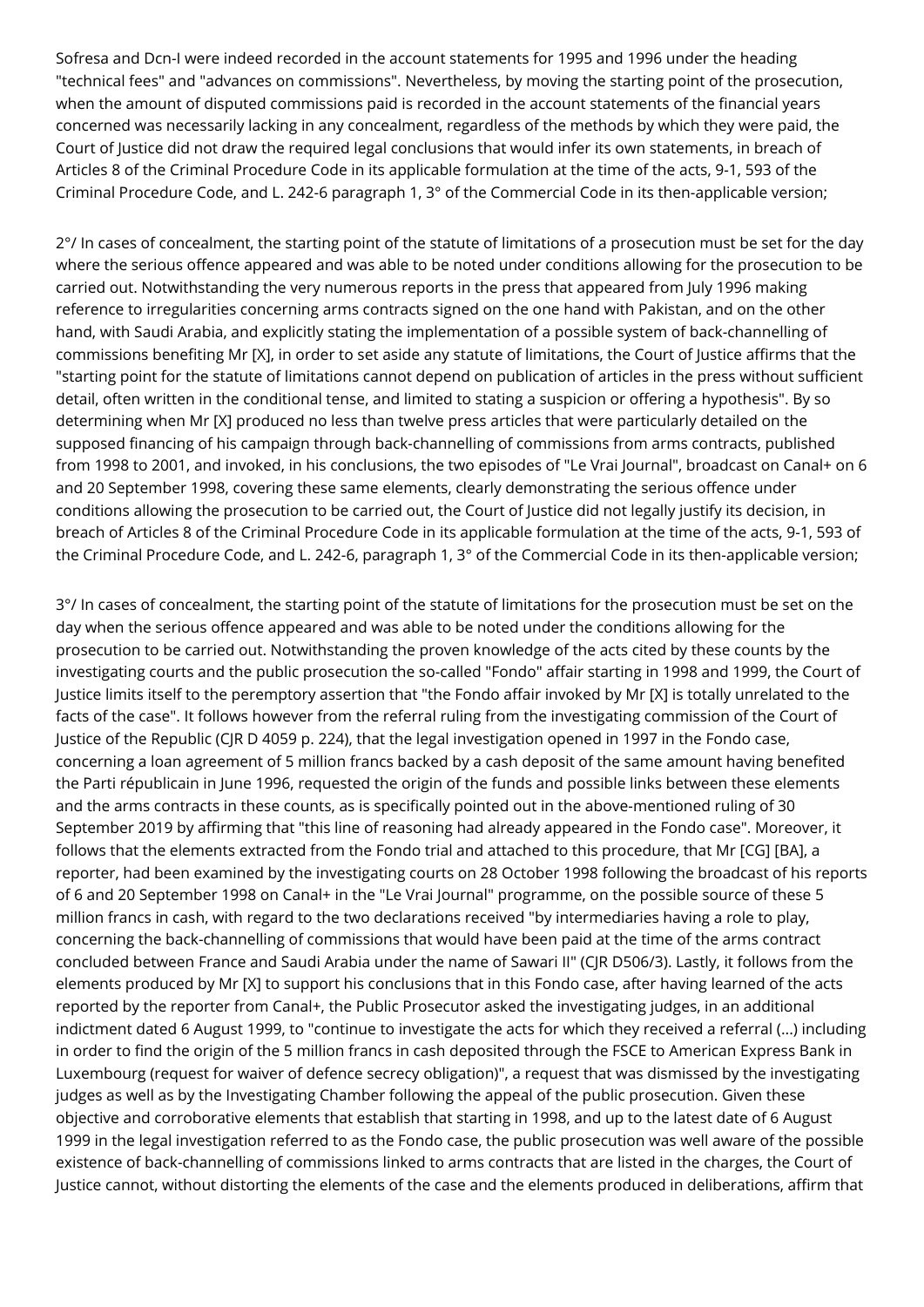the Fondo affair was totally unrelated to the facts of the case. In so ruling, the Court of Justice infringed Articles 8 in its formulation applicable to the facts of the case, 9-1, and 593 of the Criminal Procedure Code, together with Articles L. 242-6, paragraph 1, 3° of the Commercial Code in its then-applicable version, and Article 6, §1 of the European Convention on Human Rights, guaranteeing everyone who is accused the right to a fair trial;

4°/ That by so refusing to take into account the decisive elements of the Fondo case, fundamental to the exercise of the rights of the defence, in that said elements were of a nature that unquestionably established the statute of limitations for the acts that are the subject of these charges, and produced in deliberations for the first time before the Court in that they had been deliberately concealed during the entire investigation procedure to all of the defendants, who were refused, on several occasions, the transmission of the entire Fondo case file, to only have an adversarial access to certain elements of this case, carefully sorted by the investigating judge in an evident attempt to avoid the discovery that the statute of limitations had not been reached for the defendants, the Court of Justice infringed Mr [Z]'s right to a fair trial, which involves complying with the principle of equality of arms and basic rights to have an adversarial trial, together with respecting the rights of the defence, and deprived its decision of any legal basis under the preliminary Article, and Articles 427 and 593 of the Criminal Procedure Code, and Articles 6, §1 and 6, §3 of the European Convention on Human Rights."

# Court's response

31. According to established case law (Crim., 3 May 1990, appeal no 89-81.370, Bull. crim. 1990, no 168; Crim., 25 June 2013, appeal no 11-88.037, Bull. crim. 2013, no 153), on the one hand, the exception to the statute of limitations has a public order dimension and can, for this reason, be made at any time. On the other hand, when it is raised for the first time before the Cour de cassation (Court of Cassation), it is only admissible on the condition that the Court finds in the findings of the trial courts, that if applicable it is up to the requesting person to take the initiative, the elements necessary to determine their value, without which the plea made for the statute of limitations of the prosecution is new and a mixed question of law and of fact, and as such inadmissible.

32. It does not follow from any statement in the ruling, nor from any finding before the Court of Justice of the Republic, that Mr [Z] has evoked the statute of limitations for prosecution.

33. The ruling does not contain the necessary elements to assess the value of the objections in the third part of the plea, taken from the additional indictment of 6 August 1999, which were not subject to the evaluation of the trial courts. As it is founded on this additional indictment, this plea is therefore inadmissible.

34. Consequently it falls on the Cour de cassation (Court of Cassation) to respond to the first two parts of the plea and to the other objections lodged for the third part, to determine if it finds elements in the findings of the trial courts that allow for declaring the statute of limitations of the prosecution.

35. According to Article 8 of the Criminal Procedure Code in its then-applicable formulation, the statute of limitations for prosecution for serious offences for the misuse of company assets, aiding and abetting and concealment of the misuse of company assets is a period of three years. In cases of concealment, this short period, according to established case law (Crim., 13 February 1989, appeal no 88-81.218, Bull. crim. 1989, no 69) starting on the day where the infringement appeared and could be established under conditions allowing for the prosecution to be carried out.

36. In order to dismiss the plea made for the statute of limitations for the prosecution presented by Mr [X] before the Court of Justice of the Republic, after having pointed out that the alleged acts of Mr [Z] and Mr [X] took place from 1993 to 1995, the ruling states that the starting point for the statute of limitations was set at 21 September 2006, the date on which the Nautilus case was referred, which had a note from 11 September 2002 showing a link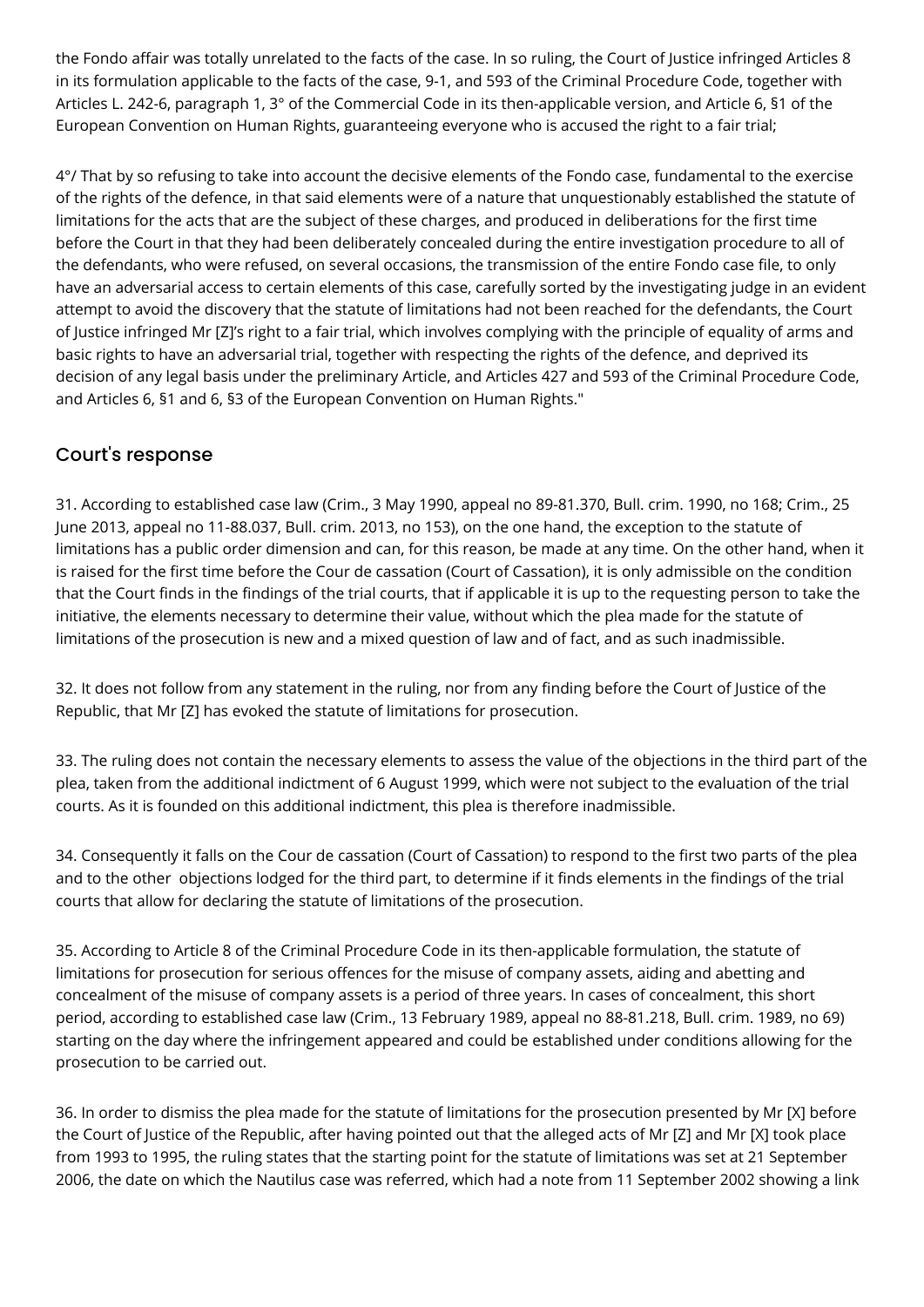between the Karachi bombing on 8 May 2002 and the system of undisclosed payments put in place when arms contracts were established, having allowed for the financing of the election campaign for Mr [X], the investigating commission pointed out the confidential nature of the note that was in place until its seizure in 2006, which was only reported to the media long afterwards.

37. The ruling notes, on the one hand, that the payment of the disputed sums was actually recorded in the accounting records of Sofresa and Dcn-I only under the line item, "technical fees" or "advances on commission", not allowing for the type of expenses to be identified. On the other hand, just the mention of such payments did not allow for determining a possible misuse of company assets without carrying out an analysis of the methods of payment of the commissions.

38. It adds that it makes no difference that certain public authorities could have known of the acts likely to be infringements considering that this information was not provided to the public prosecution, which can on its own carry out the prosecution, and the starting point of the statute of limitations could not depend on the publication of press articles with few details, often written in the conditional tense and limited to presenting a suspicion or imagining a hypothesis.

39. Moreover, it stipulates that it could only be said that the judicial authorities were aware of the existence of back-channelling of commissions paid to Network K as a part of the disputed contracts considering that, on the one hand, the Fondo affair is completely unrelated to the facts of the case, on the other hand, the public prosecutor was not informed of the report from Mr [TY] dated 23 April 1998 prior to said report being submitted to the legal investigation carried out by the investigating judges.

40. It follows from these findings, devoid of insufficiency or contradiction, that the Court of Justice of the Republic precisely set the starting point for the statute of limitations at 21 September 2006, in such a way that the public prosecution is not time-barred and that in its first two parts and for the remainder of the third, the plea is unfounded.

41. Lastly, the Court of Justice of the Republic, which did not receive a referral from Mr [Z] of any plea relating to conditions under which only a partial attachment to the case file of elements of the so-called Fondo affair case file could have been an infringement of the principles of a fair trial, did not, to note that this case was unrelated to the acts for which the Court received a referral, dismiss those of the elements that were produced for the first time before the Court, so that the fourth part lacks in fact.

42. The plea must therefore be dismissed.

# On the fourth plea

#### Statement of plea

43. The plea objects to the ruling for declaring Mr [Z] guilty of aiding and abetting the misuse of company assets without ruling on the infringements of his right to a fair trial and the rights of the defence, due to the unreasonable delay between the acts, the start of the proceedings, and the judgement by the Court of Justice of the Republic, whereas "the right to a fair trial involves everyone who has a criminal accusation placed against them, having the right to their case being decided in a reasonable amount of time so that the rights of the parties are respected. It follows in this case that the reference material in the ruling under appeal that Mr [Z] invoked an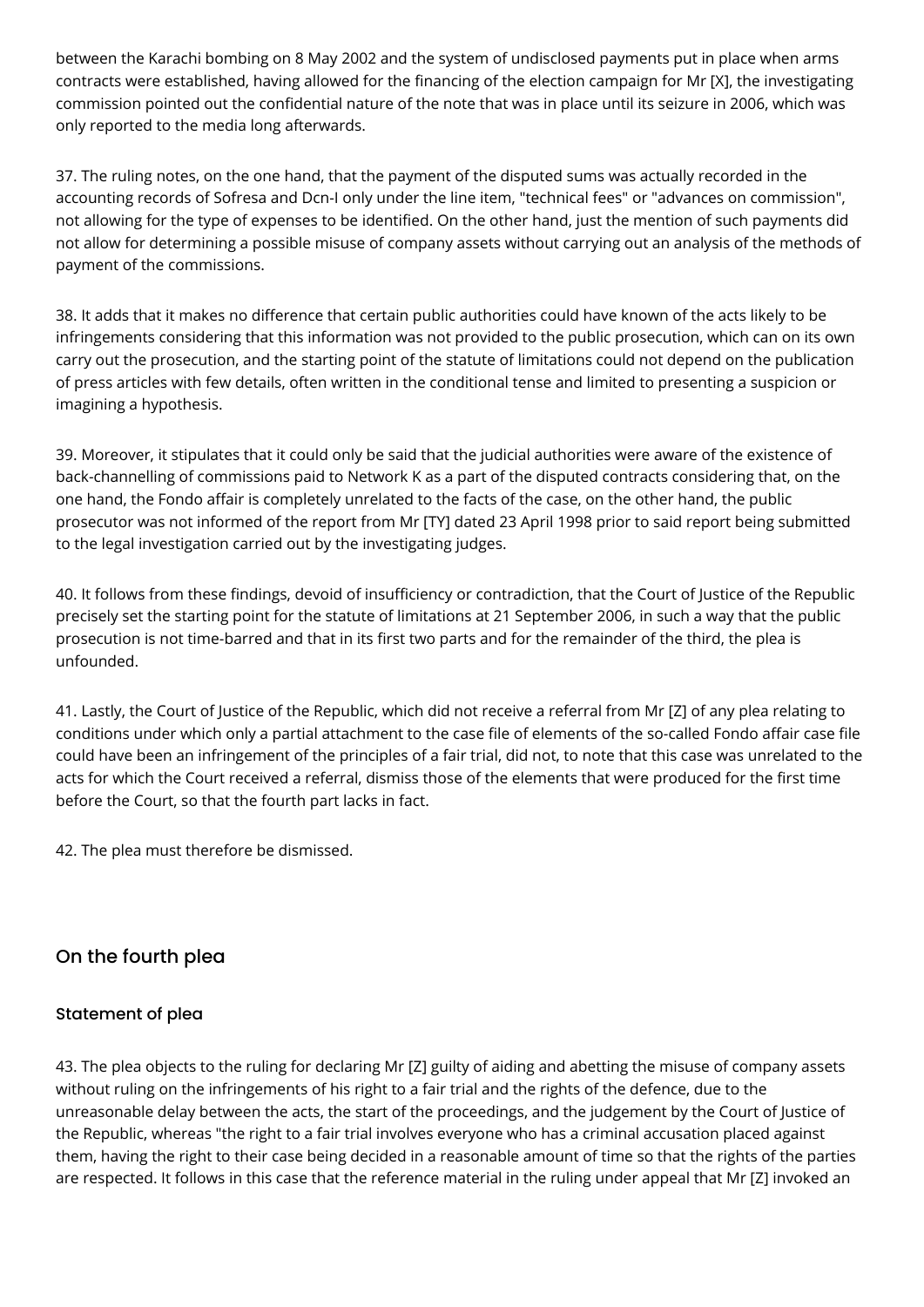infringement of his right to a "fair trial due to the unreasonable amount of time that had passed between the acts, the start of the proceedings, and the present hearing". In spite of the resulting clear infringement of the rights of the defence, as it is a judgement concerning acts that were allegedly committed more than 28 years earlier, given the inevitable decay of elements of proof due, for example, to the death of not only the main contract negotiator, but also of numerous people involved in the disputed contracts, the ruling under appeal is limited to declaring Mr [Z] guilty of the acts of which he is accused, without any reasoning being given for the clearly unreasonable delay in the trial. In so ruling, the Court of Justice infringed Articles 6, §1, of the European Convention on Human Rights, and the preliminary Article and Article 593 of the Criminal Procedure Code, together with Article L. 111-3 of the Judicial Organisation Code."

### Court's response

44. Article 385 of the Criminal Procedure Code, applicable before the Court of Justice of the Republic, provides that pleas of nullity must, in all cases, be presented before any defence on the merits of the case itself.

45. There is no reference material from the ruling nor from the statement of case sent to the Court of Justice of the Republic prior to the opening of deliberations by Mr [Z] that he referred a plea of nullity for exceeding the reasonable delay due to the excessive duration of the proceedings.

46. Although, starting on 2 February 2021, Mr [Z] was represented then assisted by a lawyer, and the latter did not present conclusions to the same ends and, according to the statements of the ruling, orally requested, mainly, for the party concerned to be acquitted, as well as, secondarily, the termination of the proceedings due to going beyond the reasonable time frame between the acts, the start of the proceedings, and the hearing.

47. Mr [Z] could not criticise the absence of a response to this request, considering that the plea of nullity presented by his lawyer at the moment of deliberations on the merits of the case were, as such, inadmissible.

48. In any event, according to established case law (Crim., 24 April 2013, appeal no 12-82.863, Bull. crim. 2013, no 100), going beyond the reasonable time frame defined in Article 6, §1, of the Convention on the Protection of Human Rights and Fundamental Freedoms has no incidence on the validity of the proceedings and cannot be used as a basis for a request to terminate these same proceedings.

49. The plea must therefore be dismissed.

# On the fifth plea

#### Statement of plea

50. The plea objects to the ruling for declaring Mr [Z] guilty of aiding and abetting the misuse of company assets, after having ruled on the guilt of [CF] [O] and of Mr [P] on account of misuse of company funds, in their respective roles as chief executive officers of Sofresa and Dcn-I, whereas:

"1°/ Under the terms of Article 68-1 of the Constitution, the Court of Justice has the jurisdiction to prosecute members of the government for acts considered to be crimes or serious offences committed while carrying out their duties. By declaring Mr [O] and Mr [P] guilty of serious offences of the misuse of company assets of which Mr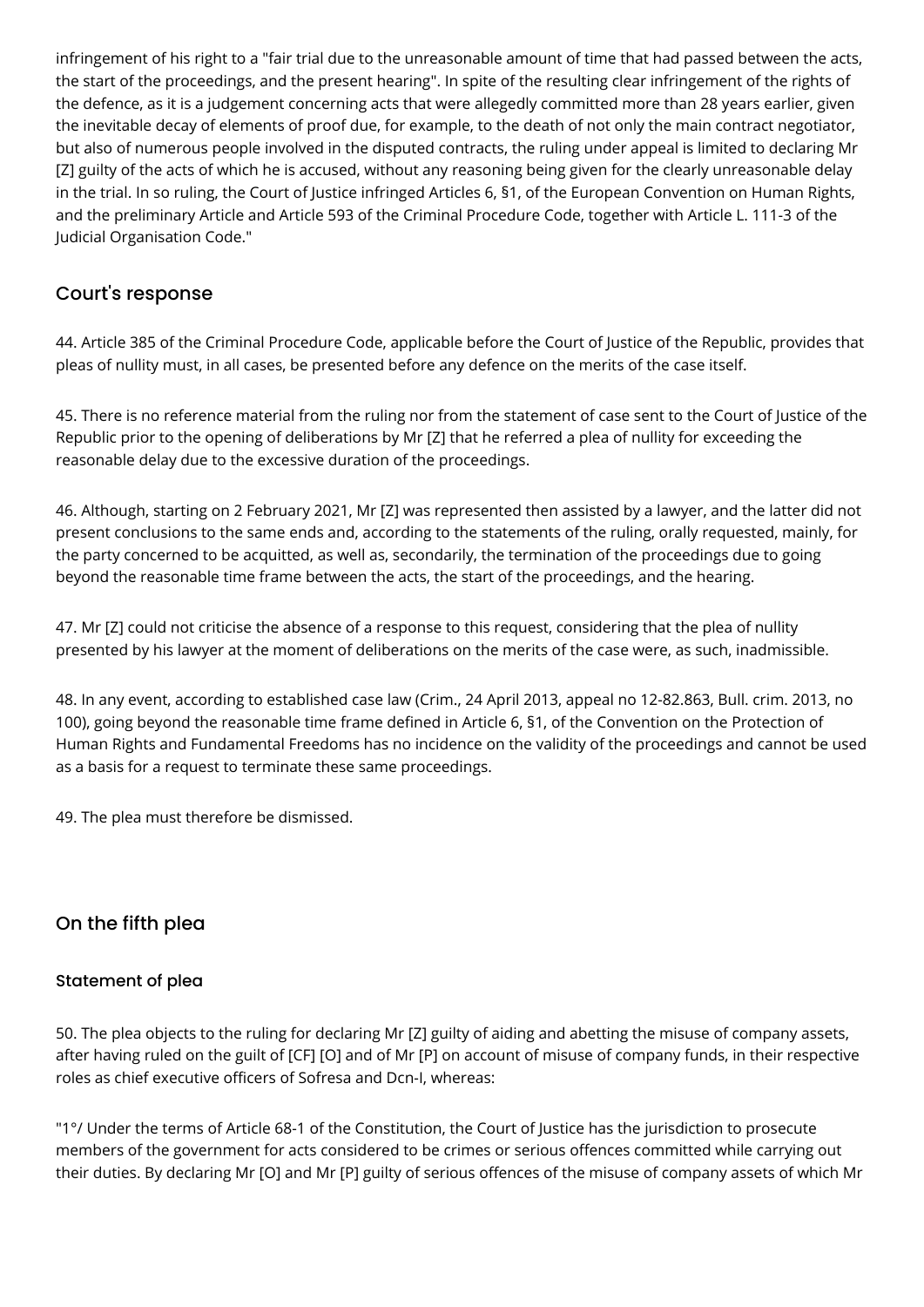[Z] was accused of aiding and abetting, when the latter, in their roles as directors of Sofresa and Dcn-I, fell into the jurisdiction of ordinary law, the Court of Justice of the Republic ruled outside of its jurisdiction, infringing the abovementioned article;

2°/ In order to declare Mr [Z] guilty of aiding and abetting the misuse of company assets allegedly committed by Mr [O], in his role as chief executive officer of Sofresa, the ruling under appeal declares that the latter is the "author" of the serious offence of misuse of company assets committed against Sofresa through a use of company assets contrary to the company's interest, committed in his personal interest. It is however undisputed that the prosecution was extinguished in relation to Mr [O], due to his death which occurred on 16 October 2011, without him ever having been able to be examined during the legal investigation and without his guilt having ever been established while he was living. In so ruling based on a post-mortem guilty charge as the origin of Mr [Z] being charged with aiding and abetting, the Court of Justice not only infringed the right to a fair trial, which involves the respect of the principle of equality of arms and a fair balance between the parties, and supposes that the accused is able to defend their cause under conditions that comply with the principle of equity, but also the right to the presumption of innocence, infringing Articles 6, §1 and 6, §2 of the European Convention on Human Rights."

# Court's response

51. It follows from Articles 121-6 and 121-7 of the Criminal Code that aiding and abetting implies the existence of a main punishable act that the trial courts must describe in detail, without regard to the situation of the author of this main act in relation to prosecution (Crim., 28 May 1990, appeal no 89-83.826, Bull. crim. 1990, no 214).

52. The main act was defined in the referral as misuse of company assets attributable to [CF] [O], deceased, and to Mr [P]. The Court of Justice of the Republic sought, as was required, to determine the existence of the main act, and investigated if assets or credit from Sofresa and Dcn-I had been used for personal gain by the respective company directors, in a way that was contrary to company interest. It did not rule on the guilt of the parties concerned.

53. The plea must therefore be dismissed.

# On the first three parts of the sixth plea

#### Statement of plea

54. The plea objects to the ruling for declaring Mr [Z] guilty of aiding and abetting serious offences of misuse of company assets allegedly committed against Sofresa and Dcn-I, whereas:

"1°/ No misuse of company assets can be demonstrated without an act of using assets of the company in a fashion that is contrary to the company's interest and committed in the personal interest of its director. It follows in this case from the findings present in the ruling under appeal that the Agosta contract, like the Saudi Arabian contracts, for which negotiations had been in progress for several years without being able to be concluded, were "signed" after the intervention of the members of Network K, for amounts of several billion francs, and that they were "beneficiaries", notwithstanding the advantages given to Network K through the methods of payment of commissions that were contractually set then unilaterally modified. Moreover, no element of the ruling under appeal demonstrates how the directors of Sofresa and Dcn-I would have used the assets of their companies for personal gain through signing these contracts. By nevertheless maintaining the finding of serious offences of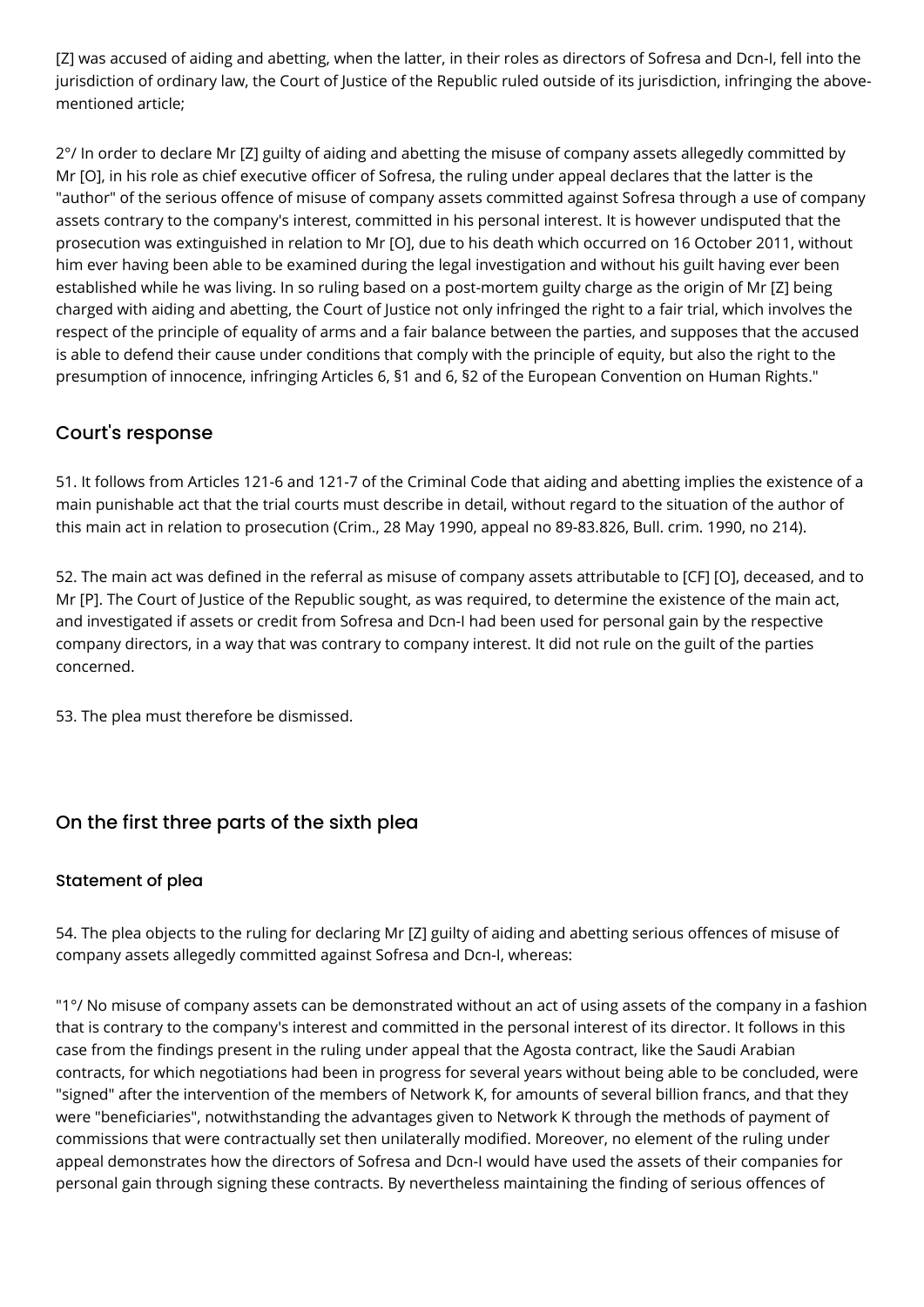misuse of company assets against Sofresa and Dcn-I, without establishing how the signing of arms contracts they were found to be party to were contrary to the interests of the companies concerned and revealed an effort on the part of their directors to seek personal gain, nor demonstrate how the amounts of the commissions paid to the intermediaries were abnormal and could possibly lessen the financial resources of Sofresa and Dcn-I, while, even though the commissions were paid by the purchasing countries, the price of the contract being increased accordingly, the Court of Justice did not describe the existence of a main punishable act of misuse of company assets, essential for charging Mr [Z] with aiding and abetting, infringing Articles 121-6 and 121-7 of the Criminal Code, and L. 242-6, paragraph 1, 3° of the Commercial Code in its then-applicable version, and 593 of the Criminal Procedure Code;

 $2^{\circ}$ / Any contradiction of pleas is equivalent to their absence. It follows in this case that the findings in the ruling under appeal state that a possible misuse of company assets can "only result from establishing the abnormality of the methods of payment of said commissions and their lack of usefulness in the prospects for the signature of contracts" (p. 53, no 248). The establishment of the occurrence of a serious offence of misuse of company assets against Sofresa, is however expressly maintained by the ruling under appeal "independent of the question of the usefulness of Network K" (p. 57, no 271). In so ruling by these contradictory pleas that simultaneously demonstrate proof of the lack of usefulness of the network being a determining factor and irrelevant in establishing the serious offence of misuse of company assets, the Court of Justice did not legally justify its decision, infringing Articles 121-6 and 121-7 of the Criminal Code, L. 242-6, paragraph 1, 3° of the Commercial Code in its then-applicable version, and 593 of the Criminal Procedure Code;

3°/ The burden of proof falls on the prosecution and doubt benefits the accused. It is indeed in this case the prosecutor's responsibility to demonstrate the lack of usefulness of the involvement of Network K in the signing of the contracts, to demonstrate the existence of a misuse of company assets. Without being able to establish such proof, when the disputed contracts as a whole were explicitly signed after the involvement of Network K, the Court of Justice bases the establishment of a serious offence of misuse of company assets on the affirmations that "Mr [AB] and Mr El Assir were incapable of specifying possible consideration for Sofresa" (p. 56, no 267) and that "the investigations carried out did not demonstrate that the acceleration that took place in January 1995, a few days prior to the date of the payment of the first instalment, while the Agosta contract had already been signed for four months, could find its justification in an event having interfered in the outcome of negotiations that were already completed, or in the progress of the execution of the contract" (p. 58, no 277). By basing the charges made of Mr [Z] of aiding and abetting the misuse of company assets without the presence of certain proof provided by the intermediaries of Network K of their usefulness in the signing and execution of contracts, where it is on the contrary the responsibility of the prosecution to demonstrate their lack of usefulness, the Court of Justice switched the burden of proof and infringed on the principle of the presumption of innocence which requires that doubt benefit the accused, infringing the preliminary Article, and Articles 427 and 593 of the Criminal Procedure Code, and 6, §2 of the European Convention on Human Rights."

# Court's response

55. In order to establish the existence of a main act of misuse of company assets that can be charged to [CF] [O], director of Sofresa, the ruling maintains that, starting in 1993, three of the four Saudi Arabian contracts concerned were finalised, before Mr [CG] was replaced by [CF] [O] as director of the company, and that Mr [AB], who was director of the Isola 2000 ski station, located in the constituency for which Mr [Z] was representative, was called on.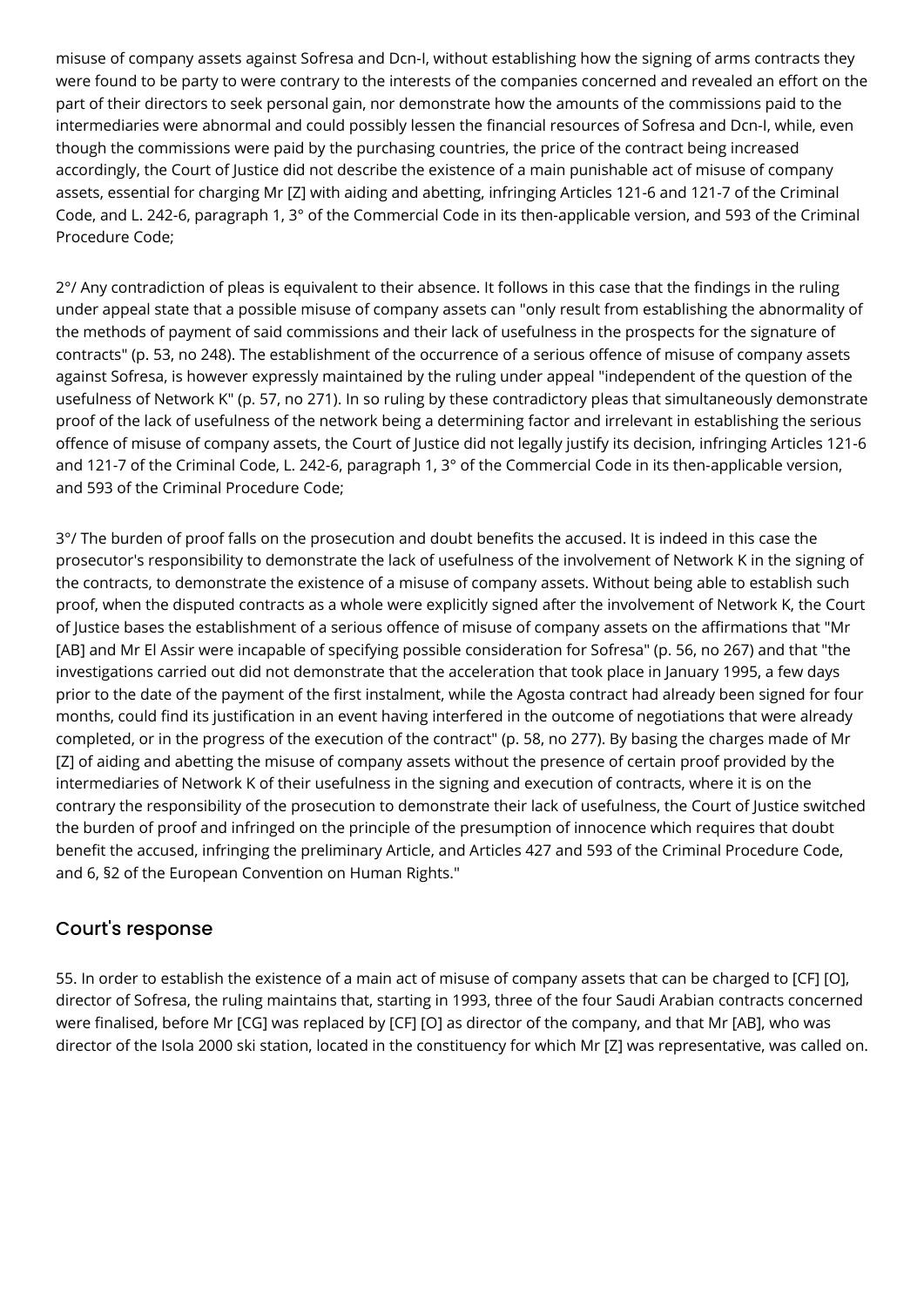56. The ruling states that between late 1993 and early 1994, [CF] [O] signed, on the one hand, consulting contracts with Network K, and on the other hand, various riders and other agreements providing Network K, or companies working with it, exorbitant financial benefits in relation to usual fees, indicated in the proceedings under the word "balourds" ("foolishness") and considered, starting in 1996, unacceptable by the management and control bodies of Sofresa.

57. The Court of Justice of the Republic deduced, independently of the question of the usefulness of Network K, that there was evidence of a use of Sofresa's assets that was contrary to the company's interest, of which [CF] [O] was the author in personal interest, the fact that the Saudi Arabian contracts were finally signed, or even benefited, cannot justify the advantages granted to this network in the setting and unilateral modification of the terms of payment of commissions, without any consideration for Sofresa, which was thus exposed to a cash flow underfunding.

58. In order to establish the existence of a main act of misuse of company assets attributable to Mr [P], director of Dcn-I, the ruling states that the negotiations relating to the Agosta contract between France and Pakistan, which had begun in 1992, were in the process of being finalised when, in May-June 1994, Mr. [AB] and Mr. [I] entered into contact with Dcn-I, which, however, already had a network of intermediaries.

59. The ruling specifies that the intervention of Mr [AB] and Mr [J], whose usefulness has never been demonstrated, was marked by various contracts and riders signed by Mr [P] with the interested parties, granting them, on the one hand, substantial commissions, and on the other hand, unusual conditions for the advance collection of a significant percentage of these same commissions.

60. It observed that the use of Network K was due to the intervention of Mr [Q], then chargé de mission for Mr [Z], Minister of Defence, and noted that the usual intermediaries already designated in this case were remunerated under the usual conditions, in particular by payments spread out over the medium or long term.

61. It notes, moreover, that the company Mercor, under the control of members of Network K and beneficiary of some of the advantages granted under abnormal conditions to the members of this network, has, by a legal artifice including an assignment of a claim to a Spanish bank, exonerated itself from any commitment, while the contract was only in its first months of execution, without Dcn-I reacting or initiating any proceedings.

62. Finally, it added that, whatever the profit that was made from the Agosta contract, its signature, two months after the conclusion of the agreement with Mercor, could not justify the advantages granted through the methods of payment of commissions contractually fixed and then modified without any immediate consideration for Dcn-I, which was thus exposed to a cash flow underfunding of the arms contract.

63. The Court of Justice of the Republic deduced that Mr [P] made use of the assets of Dcn-I in a way that he knew was contrary to the company's interest and in his personal interest, thus preserving his corporate mandate and his remuneration as company director.

64. On the basis of these findings, which are within its sovereign power, and of these reasons, which are free of any shortcomings or contradictions, the Court, without reversing the burden of proof, characterised all the constituent elements of the misuse of company assets of which Mr [Z] is accused of aiding and abetting and justified its decision.

65. The plea is therefore unfounded.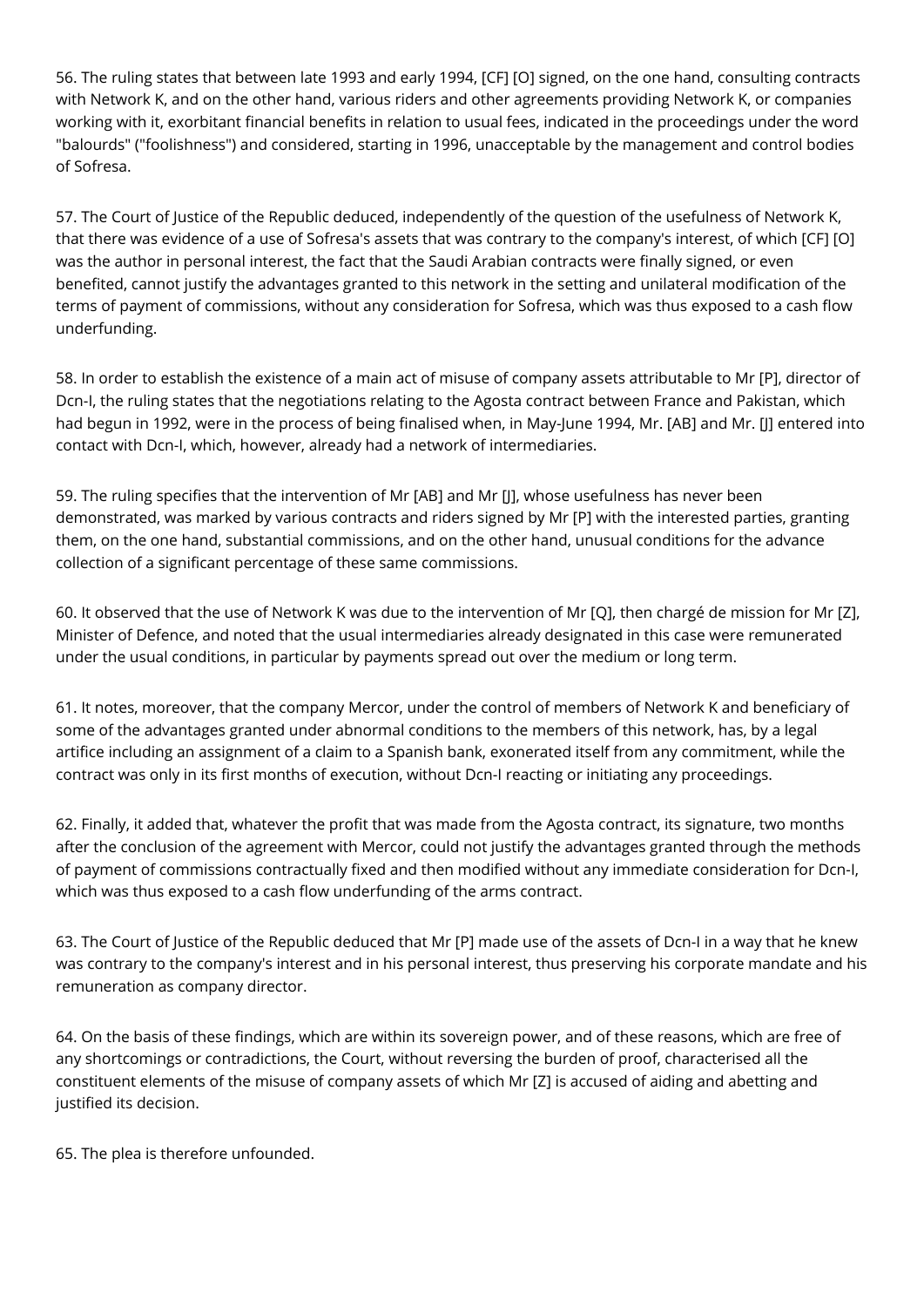# On parts four to seven of the sixth plea

#### Statement of plea

66. The plea presents the same criticism to the ruling, whereas:

4°/ In order to declare Mr [Z] guilty of aiding and abetting the misuse of company assets, the ruling held that he had, in respect of acts of commission, "replaced Mr [CG] as president of Sofresa by appointing [CF] [O] as his successor" (no 290), that "as soon as he arrived at the Ministry of Defence" he had "increased contacts with the Saudi Arabian authorities through networks set up by Mr [CG], and in particular his Saudi Arabian counterpart Prince Sultan, concerning the Mouette/Shola/Slbs and Sawari II contracts under negotiation" (no 292), that he had "taken part" in "the various stages of the negotiation of arms contracts" (no 293), to have "intervened in the Agosta contract after an arbitration by the Prime Minister in July 1993 authorising the taking of a guarantee for the entire project up to a level of 50% so that the State guarantee could be granted" (no 294), to have "also intervened on several occasions to encourage the conclusion of the Saudi Arabian contracts" (no 295), and finally to have given his "agreement" to the intervention of Network K (no 296). All of these findings highlight the central and driving role of Mr [Z] in the negotiation and conclusion of the Saudi Arabian and Pakistani arms contracts in France's interest, in his capacity as Minister of Defence, and in no way characterise any act of aiding and abetting with regard to the unilateral modifications of the methods of payment of commissions, which alone are recognised as constituting the serious offences of misuse of company assets allegedly committed by Mr [O] and Mr [P] to the detriment of Sofresa and Dcn-I. In so ruling, the Court of Justice did not legally justify its decision, infringing Articles 121-6 and 121-7 of the Criminal Code, L. 242-6 paragraph 1, 3° of the Commercial Code in the then-applicable version and 593 of the Criminal Procedure Code;

5°/ In order to declare Mr. [Z] guilty of aiding and abetting the misuse of company assets, the ruling further states that "it is established that he was informed of the various stages of the negotiation of the arms contracts in which he was involved and of the granting by Sofresa and Dcn-I of advantages to the [J]/[AB] network, for which he had contributed to put in contact personally initially with Sofresa" (no 293). The mere fact of having been informed of the granting of advantages to Network K, assuming it is proven, cannot constitute an act of commission of aiding and abetting necessarily exclusive of any inaction or abstention. It is moreover contradicted by the statements in the ruling under appeal according to which Mr. [Z] always "denied having been informed of the content of the agreements made with the intermediaries, which were not part of his concerns" (no 289), without being supported by the slightest piece of evidence. In so ruling, the Court of Justice did not further justify its decision, infringing Articles 121-6 and 121-7 of the Criminal Code, L. 242-6, paragraph 1, 3° of the Commercial Code in the thenapplicable version and 593 of the Criminal Procedure Code;

6°/ It was up to the judges to assess the alleged acts of aiding and abetting the misuse of company assets by Mr [Z] on the date they were committed. The mere finding of Mr [Z]'s agreement to the intervention of Network K with a view to obtaining the signature of arms contracts beneficial to France, could not, without disregarding the abovementioned principle of legality, be interpreted a posteriori as an act of aiding and abetting the misuse of company assets resulting from the advantages from which the members of this network benefited through the modifications of the terms of payment of the contractually determined commissions. By deducing the finding of the alleged acts from circumstances subsequent to Mr [Z]'s agreement to the intervention of Network K, without in any way seeking to analyse the facts in the light of the economic, legal and political situation in France at the time of the incriminated contracts, the Court of Justice did not legally justify its decision, infringing Articles 112-1 and 121-7 of the Criminal Code, L. 242-6, paragraph 1, 3° of the Commercial Code in the then-applicable version, 593 of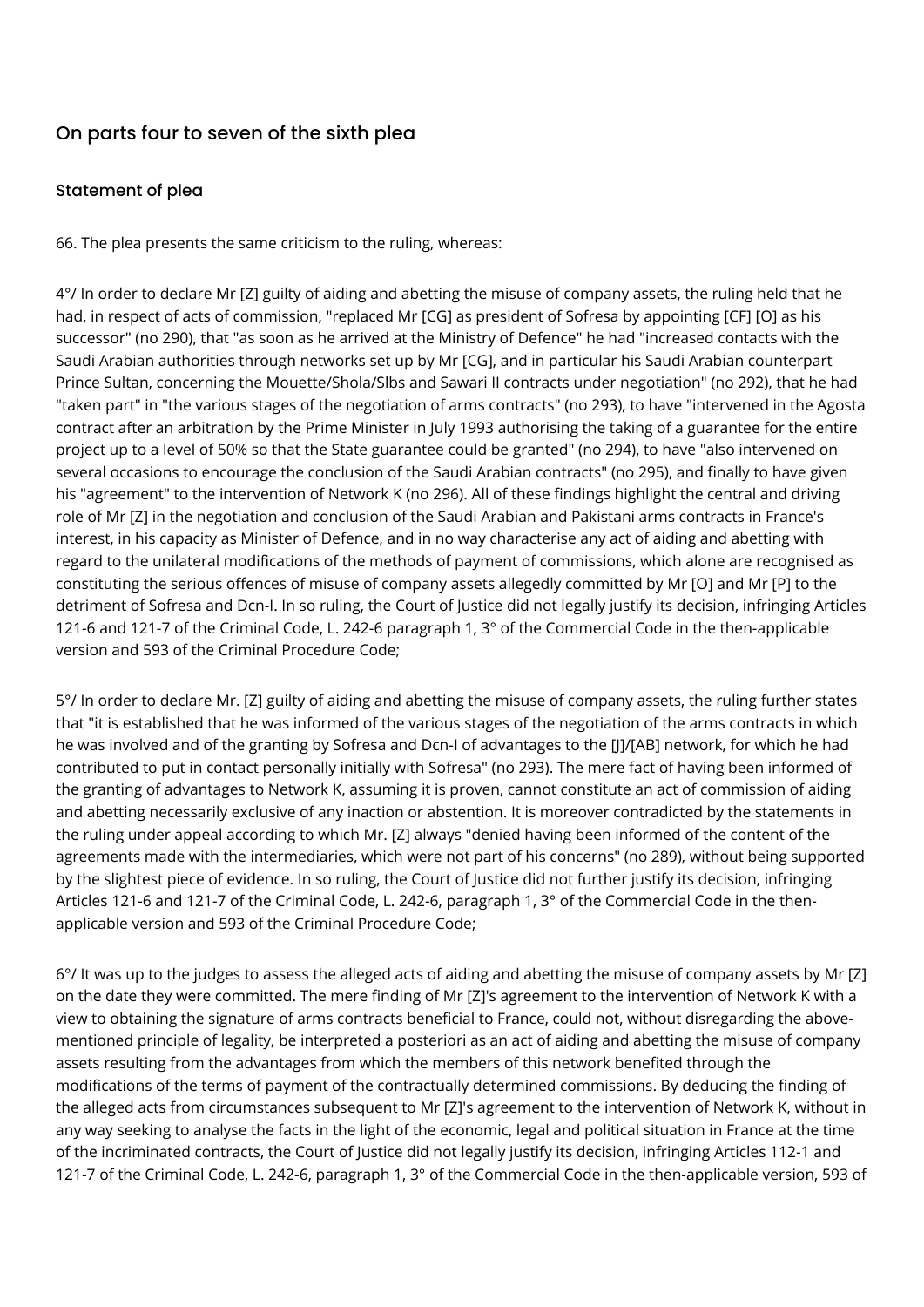the Criminal Procedure Code, and 7 of the European Convention on Human Rights;

7°/ Aiding and abetting presuppose that the principal perpetrator voluntarily and consciously participated in the offence committed at the time the assistance was provided or the instructions given. After having itself noted that Mr [Z] had always denied having been informed of the content of the agreements made with the intermediaries, the Court of Justice could not simply state that it is established that Mr [Z] "played a central and driving role in the preparation and execution of the misuse of company assets committed to the detriment of Dcn-I and Sofresa, of which he had full knowledge", without even explaining the elements of the offence on which it had based this peremptory assertion, which is still firmly contested by the defendant. In so ruling, the Court of Justice did not legally characterise the intentional element of the serious offences of aiding and abetting the misuse of company assets, infringing Articles 121-3, 121-6 and 121-7 of the Criminal Code, L. 242-6 paragraph 1, 3° of the Commercial Code in its then-applicable version, 593 of the Criminal Procedure Code, and 6, §1, of the European Convention on Human Rights."

# Court's response

67. In order to declare Mr [Z] guilty of aiding and abetting the serious offence of the misuse of company assets, the ruling held that, having been appointed Minister of Defence in March 1993 in the government of Mr [X], he composed his cabinet by appointing his closest collaborator, Mr [Q], to the position of chargé de mission and replaced Mr [CG] as president of the company Sofresa with [CF] [O].

68. The ruling notes that the arms contracts referred to in the proceedings were the subject of negotiations which, initiated under the authority of the previous government, were approaching the conclusive phase during the political changeover and on the margins of which the networks of intermediaries set up at the time continued to be active and remunerated in accordance with the practices in force at the time, i.e. at the rate of the client's payments throughout the duration of the contract.

69. It notes that, as soon as he arrived at the Ministry of Defence, Mr [Z] increased contacts with the Saudi Arabian authorities concerning contracts related to their country, that he took part in the negotiation of arms contracts and that he was informed of the granting of advantages to Network K by Sofresa and Dcn-I, which had come into contact with the interested parties, in the case of Sofresa, thanks to his personal intervention, and in the case of Dcn-I, through the intermediary of his chargé de mission, Mr [Q].

70. It recalls that Mr [Z], on the one hand, intervened on the Agosta contract in order to obtain authorisation for the State guarantee for the entire project, whereas an arbitration by the Prime Minister in July 1993 had resulted in a 50% guarantee, and on the other hand, on 13 January 1995, a few days before the entry into force of this contract, he granted the State guarantee, in particular to Dcn-I, as a supplement to the Coface cover.

71. It added that Mr [Z] also came forward on several occasions to encourage the conclusion of the Saudi Arabian contracts, in particular in March 1995, by requesting Sofresa for this purpose, whereas Thomson, the main contractor for the contracts, faced with financing difficulties and the share of risk it was asked to guarantee, opposed the execution of the Sawari II contract, which led Sofresa to remunerate the intermediaries in advance out of its own cash.

72. It notes that the intervention of Network K was only made possible with the agreement of Mr [Q] and Mr [Z], who had placed his trust in the latter and had established a close relationship with Mr [AB].

73. It stated that, in this context and because of the importance that Mr [Z] attached to the signing of these arms contracts, Mr [Q] had no reason to keep the information he held to himself or not to report it and that he stated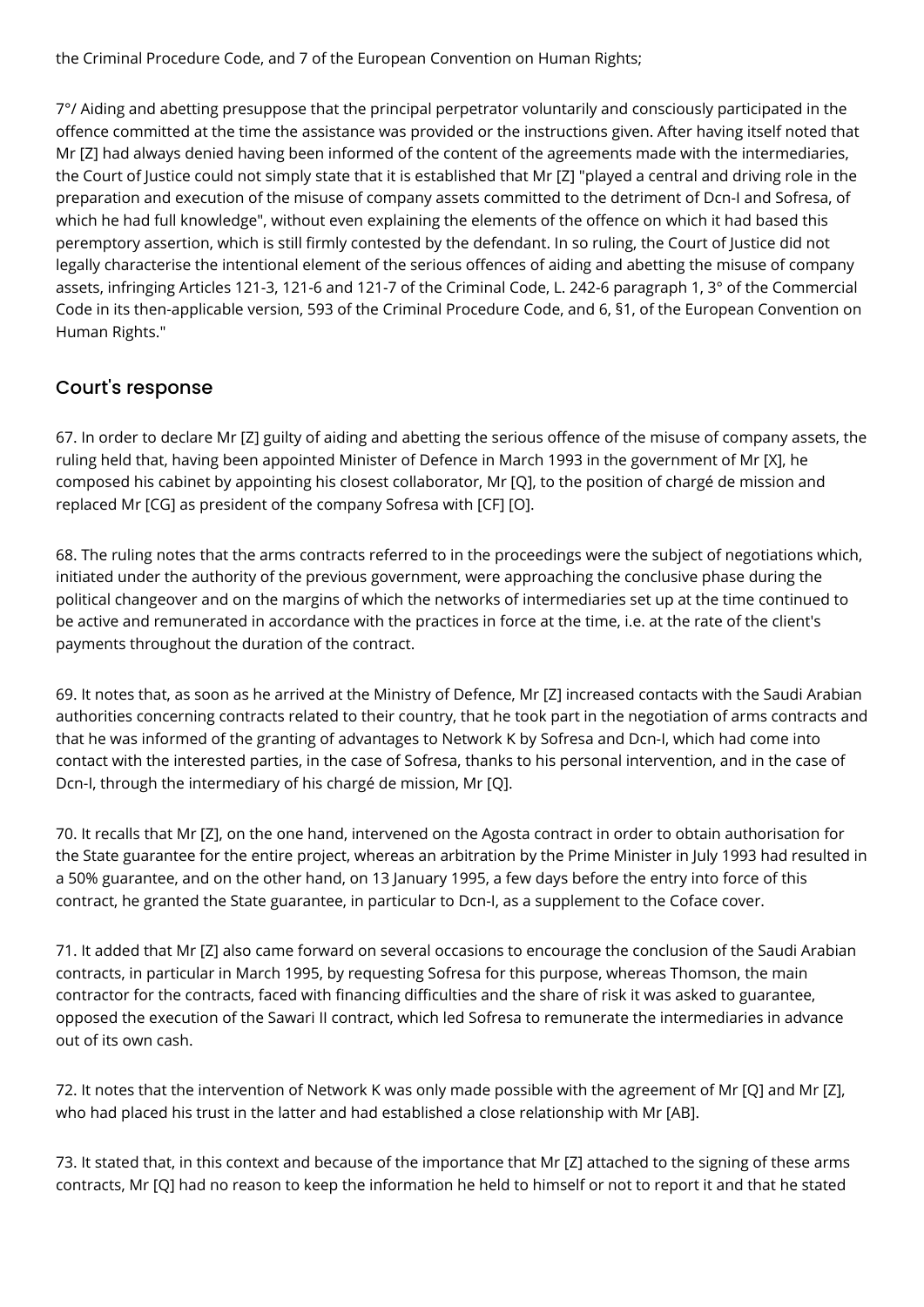before the investigating judge that he had not acted alone and that he was Mr [Z]'s subordinate, who "was aware of everything in real time" and, before the criminal court, that, as he had no personal authority over the chairmen of Sofresa and Dcn-I, he had always acted under the authority of his minister.

74. The Court of Justice of the Republic deduced that, contrary to what Mr [Z] had constantly maintained, he had, through his multiple interventions in his capacity as Minister of Defence, played a central and driving role in the preparation and realisation of the misuse of company assets, committed to the detriment of Dcn-I and Sofresa, of which he had full knowledge, and that the offence of aiding and abetting in the misuse of company assets was constituted against him in its elements of fact and of intent.

75. In light of these findings, which are within its sovereign power, and of these reasons, which are free of any shortcomings or contradictions, it characterised the acts of aiding and abetting in the serious offence of the misuse of company assets of which Mr [Z] is accused, and justified its decision.

76. The plea is therefore unfounded.

# On the seventh plea

#### Statement of plea

77. The plea objects to the ruling for ordering Mr [Z] to pay a fine of 100,000 euros, whereas:

"1°/ In criminal matters, the court that imposes a fine must give reasons for its decision in light of the circumstances of the offence, the personality and the personal situation of the offender, taking into account the offender's resources and expenses. In order to impose a fine of 100,000 euros, the ruling under appeal merely states that the only elements produced by the person concerned were "vague and unsupported by the production of any document", without at any time calling into question the truthfulness of Mr [Z]'s indications, according to which he had no personal assets other than a car paid for on credit, held two overdrawn bank accounts and received two pensions, one from the National Assembly and the other from the Inspectorate of Finance. In so ruling, without indicating in what way the information provided by Mr [Z] was insufficient, nor explaining the personal situation of the latter and the amount of his resources and expenses that it had to take into consideration in order to reach its decision, the cour d'appel (Court of Appeal) did not justify its decision infringing Articles 132-1 and 132-20, paragraph 2, of the Criminal Code, together with Articles 485-1 and 593 of the Criminal Procedure Code;

2°/ European case law accepts that the unreasonable length of proceedings infringing Article 6, §1 of the European Convention on Human Rights may have an influence on the sentence. By merely setting the amount of the fine imposed on Mr [Z] at 100,000 euros, without even taking into consideration the particular circumstances of the offence and his personal situation, in which he was called upon to answer for acts allegedly committed more than 28 years prior, infringing his right to be tried within a reasonable amount of time, and at the cost of being unable to effectively exercise his rights of defence, the cour d'appel (Court of Appeal) infringed Articles 132-1 and 132-20, paragraph 2, of the Criminal Code, and Articles 485-1 and 593 of the Criminal Procedure Code, together with Article 6, §1 of the European Convention on Human Rights."

# Court's response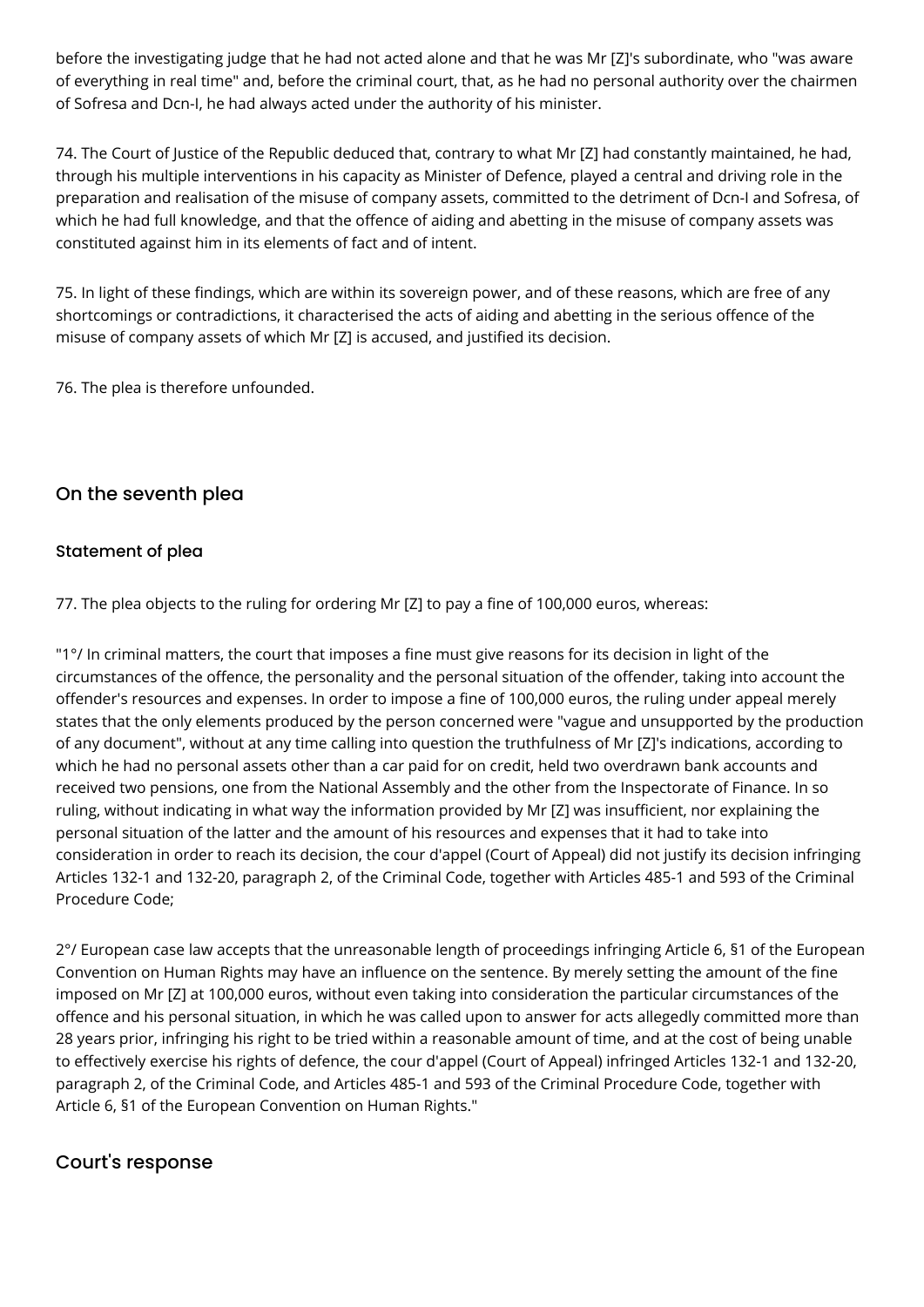78. According to Article 485-1 of the Criminal Procedure Code, in criminal cases, the choice of penalty must be justified in the light of the provisions of Articles 132-1 and 132-20 of the Criminal Code, except in the case of a mandatory penalty or the confiscation of the proceeds or object of the offence. As a result, the fine must be justified, taking into account the seriousness of the offence, the personality of the offender and his or her personal situation, including resources and expenses.

79. In sentencing Mr [Z] to a fine of 100,000 euros, the ruling refers to his professional background and family situation.

80. It describes in detail the harmfulness of the acts prosecuted for the companies concerned, which are owned by the State and placed under its supervision, and points out that these acts are the result of a disregard for the general interest.

81. It stated that when asked to justify his socio-economic situation, Mr [Z] produced a letter in which he alleged that he had no real estate assets, that he had two bank accounts with debit balances and that he received two pensions, one from the National Assembly and the other from the Inspectorate General of Finance, the amounts of which he did not indicate.

82. It added that the person concerned did not mention his pensions as a local elected official and did not provide any supporting documents.

83. It concluded that, in view of the sole elements produced by the person concerned, which were very vague and not supported by the production of any document, the fine should be set at 100,000 euros.

84. In light of these reasons, which were the result of its sovereign assessment, the Court of Justice of the Republic, which was not asked to moderate the quantum of the sentence on account of the excessive length of the proceedings, justified its decision.

85. Consequently, the second part of the plea, which is inadmissible as new and mixed with fact and law, is unfounded for the remaining parts

86. Moreover, the ruling is procedurally correct.

# ON THESE GROUNDS, the Court:

DISMISSES the appeal;

President: Ms Duval-Arnould, acting as First President Reporting Judge: Mr Seys, assisted by Mr Dureux, auditor at the documentation, studies and reports service (Service de Documentation, des